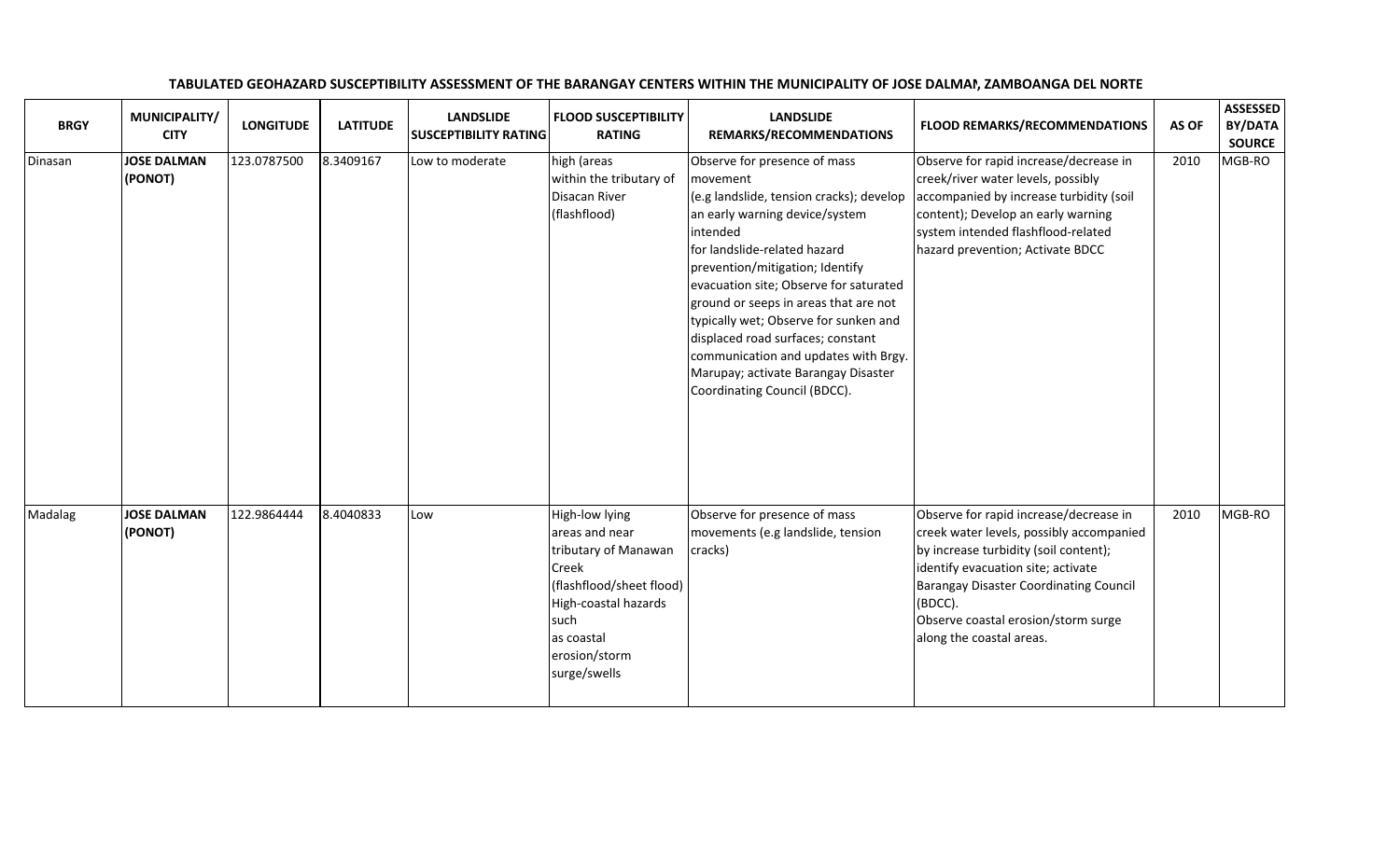| Manawan              | <b>JOSE DALMAN</b><br>(PONOT) | 122.9962778 | 8.4191944 | Low | Seasonally high-low<br>lying<br>areas and near<br>Manawan<br>Creek (flashflood/sheet<br>flood)<br>High-coastal hazards<br>such<br>as coastal<br>erosion/storm | Observe for presence of mass<br>movements (e.g landslide, tension<br>cracks); activate Barangay Disaster<br>Coordinating Council (BDCC).                                                   | Observe for rapid increase/decrease in<br>creek/river water levels, possibly<br>accompanied by increase turbidity (soil<br>content); Identify evacuation site;<br>activate Barangay Disaster Coordinating<br>Council (BDCC).<br>Observe coastal erosion/storm surge<br>along the coastal areas. | 2010 | MGB-RO |
|----------------------|-------------------------------|-------------|-----------|-----|---------------------------------------------------------------------------------------------------------------------------------------------------------------|--------------------------------------------------------------------------------------------------------------------------------------------------------------------------------------------|-------------------------------------------------------------------------------------------------------------------------------------------------------------------------------------------------------------------------------------------------------------------------------------------------|------|--------|
|                      |                               |             |           |     | surge/swells                                                                                                                                                  |                                                                                                                                                                                            |                                                                                                                                                                                                                                                                                                 |      |        |
| Poblacion<br>(Ponot) | JOSE DALMAN<br>(PONOT)        | 123.0211389 | 8.4444444 | Low | Seasonally high on<br>lareas<br>High-coastal hazards<br>such<br>as coastal<br>erosion/storm<br>surge/swells                                                   | Observe for presence of mass<br>movements (e.g landslide, tension<br>within the Bocdol Creek   cracks); activate Barangay Disaster<br>(flashflood/sheetflood) Coordinating Council (BDCC). | Observe coastal erosion/storm surge<br>along the coast areas. Identify evacuation<br>site; Activate Barangay Disaster<br>Coordinating Council (BDCC).                                                                                                                                           | 2010 | MGB-RO |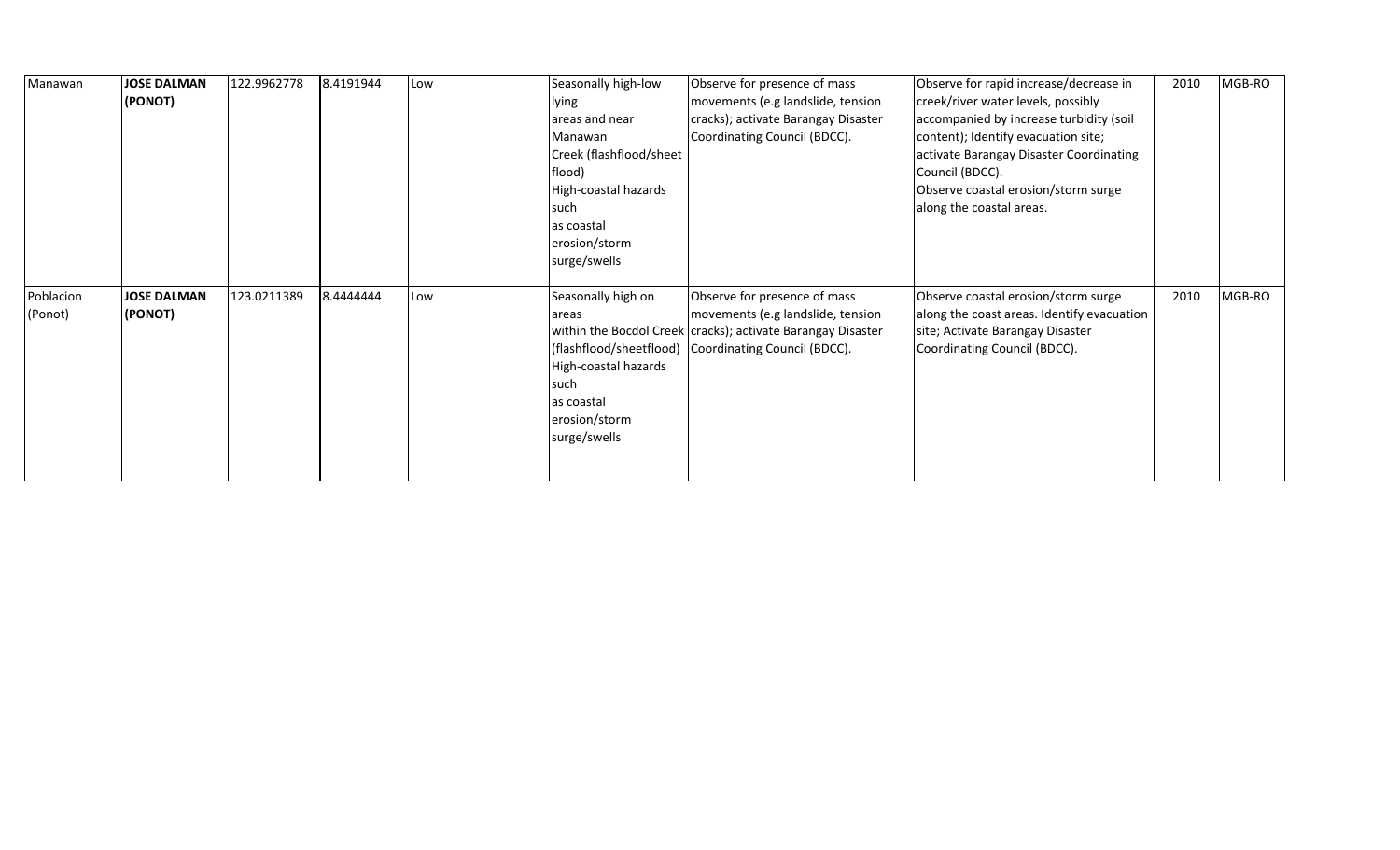| Siparok | <b>JOSE DALMAN</b><br>(PONOT) | 123.0442222 | 8.4843611 | Low | flood) - sheet flooding<br>with high (>1 m) water<br>areas/flood plain of<br>Disacan River;<br>High-coastal hazards<br>such<br>as coastal<br>erosion/storm<br>surge/swells | High (sheet flood/flash   Observe for presence of mass<br>movements (e.g landslide, tension<br>cracks); activate Barangay Disaster<br>depths on the flat lying   Coordinating Council (BDCC). | Flooding on the Disacan River is<br>susceptibly high, with associated mass<br>movement as what had transpired in<br>2001. The flood and mass movement<br>killed 21 people and totally damaged 123<br>houses, infrastructures such as roads and<br>a bridge. Observe for rapid<br>increase/decrease in creek/river water<br>levels, possibly accompanied by increase<br>turbidity (soil content); Identify<br>evacuation site; Develop an early warning<br>system intended flashfloodrelated hazard<br>prevention; activate Barangay Disaster<br>Coordinating Council (BDCC). | 2010 | MGB-RO |
|---------|-------------------------------|-------------|-----------|-----|----------------------------------------------------------------------------------------------------------------------------------------------------------------------------|-----------------------------------------------------------------------------------------------------------------------------------------------------------------------------------------------|------------------------------------------------------------------------------------------------------------------------------------------------------------------------------------------------------------------------------------------------------------------------------------------------------------------------------------------------------------------------------------------------------------------------------------------------------------------------------------------------------------------------------------------------------------------------------|------|--------|
| Tabon   | <b>JOSE DALMAN</b><br>(PONOT) | 123.0230278 | 8.4705556 | Low | low<br>(sheetflood; brgy<br>center)<br>High-coastal hazards<br>such<br>as coastal<br>erosion/storm<br>surge/swells                                                         | Observe for presence of mass<br>movements (e.g landslide, tension<br>cracks);                                                                                                                 | Develop an early warning system<br>intended coastal-related hazard<br>prevention; identify evacuation site;<br><b>Activate BDCC</b>                                                                                                                                                                                                                                                                                                                                                                                                                                          | 2010 | MGB-RO |
| Tamil   | <b>JOSE DALMAN</b><br>(PONOT) | 123.0073611 | 8.4270000 | Low | <b>High-near Tamil Creek</b><br>(flashflood/sheetflood)<br>High-coastal hazards<br>such<br>as coastal<br>erosion/storm<br>surge/swells                                     | Observe for presence of mass<br>movements (e.g landslide, tension<br>cracks)                                                                                                                  | Observe for rapid increase/decrease in<br>creek/river water levels, possibly<br>accompanied by increase turbidity (soil<br>content); Develop an early warning<br>system intended flashflood-related<br>hazard prevention; Activate BDCC                                                                                                                                                                                                                                                                                                                                      | 2010 | MGB-RO |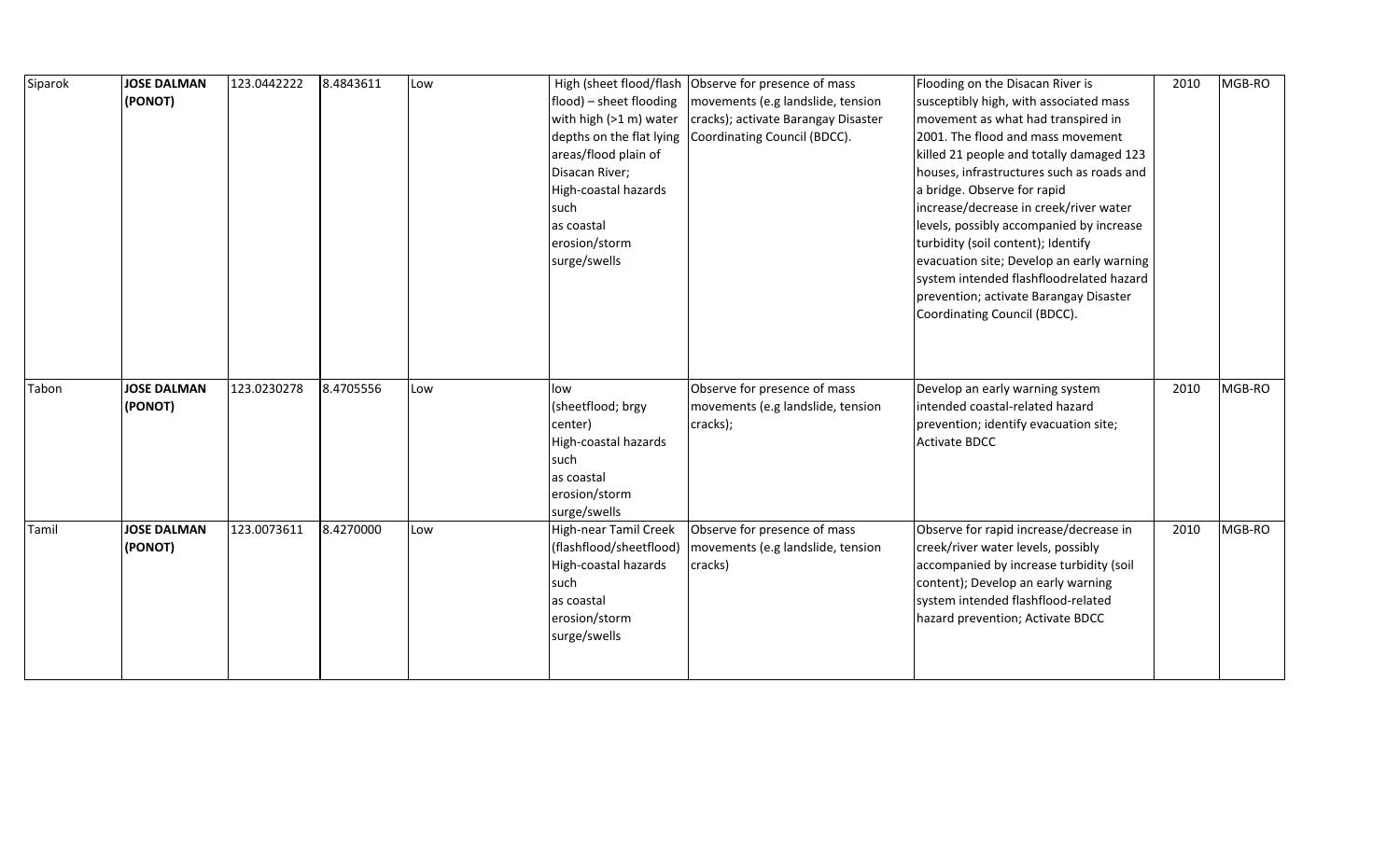| Balatakan | <b>JOSE DALMAN</b><br>(PONOT) | 123.0396667 | 8.4301667 | Moderate                                              | High<br>(flashflood) along<br>creeks                                             | Monitor and observe for progress and<br>presence of mass movement along the<br>road cuts, slopes of the hills; Identify<br>evacuation site; Observe for saturated<br>ground or seeps in areas that are not<br>typically wet; Observe for sunken and<br>displaced road surfaces; constant<br>communication and updates with Brgy.<br>Poblacion; activate Barangay Disaster<br>Coordinating Council (BDCC).                                                                                        | Observe for rapid increase/decrease in<br>creek/river water levels, possibly<br>accompanied by increase turbidity (soil<br>content); ); Develop an early warning<br>system intended flashflood-related<br>hazard prevention; activate BDCC                                                                                                                                                                                                                                                                                                                                    | 2010 | MGB-RO |
|-----------|-------------------------------|-------------|-----------|-------------------------------------------------------|----------------------------------------------------------------------------------|--------------------------------------------------------------------------------------------------------------------------------------------------------------------------------------------------------------------------------------------------------------------------------------------------------------------------------------------------------------------------------------------------------------------------------------------------------------------------------------------------|-------------------------------------------------------------------------------------------------------------------------------------------------------------------------------------------------------------------------------------------------------------------------------------------------------------------------------------------------------------------------------------------------------------------------------------------------------------------------------------------------------------------------------------------------------------------------------|------|--------|
| Bitoon    | <b>JOSE DALMAN</b><br>(PONOT) | 123.0655556 | 8.4478056 | High (road cuts along<br>barangay road and<br>slopes) | High-the center<br>is located on Disacan<br>River (flashflood/sheet<br>flooding) | Monitor and observe for progress and<br>presence of mass movement along<br>road<br>cuts; develop an early warning<br>device/system intended for<br>landsliderelated<br>hazard prevention/mitigation;<br>Identify evacuation site; Observe for<br>saturated ground or seeps in areas that<br>are not typically wet; Observe for<br>sunken<br>and displaced road surfaces; constant<br>communication and updates with Brgy.<br>Siparok; activate Barangay Disaster<br>Coordinating Council (BDCC). | Observe for rapid increase/decrease in<br>creek/river water levels, possibly<br>accompanied by increase turbidity (soil<br>content); Develop an early warning<br>system intended flashflood-related<br>hazard prevention; Activate BDCC;<br>engineering measures be applied to<br>address lateral erosion. Flooding on the<br>Disacan River is susceptibly high, with<br>associated mass movement as what had<br>transpired in 2001. The flood and mass<br>movement killed 21 people and totally<br>damaged 123 houses, infrastructures<br>such as roads, a bridge and dikes. | 2010 | MGB-RO |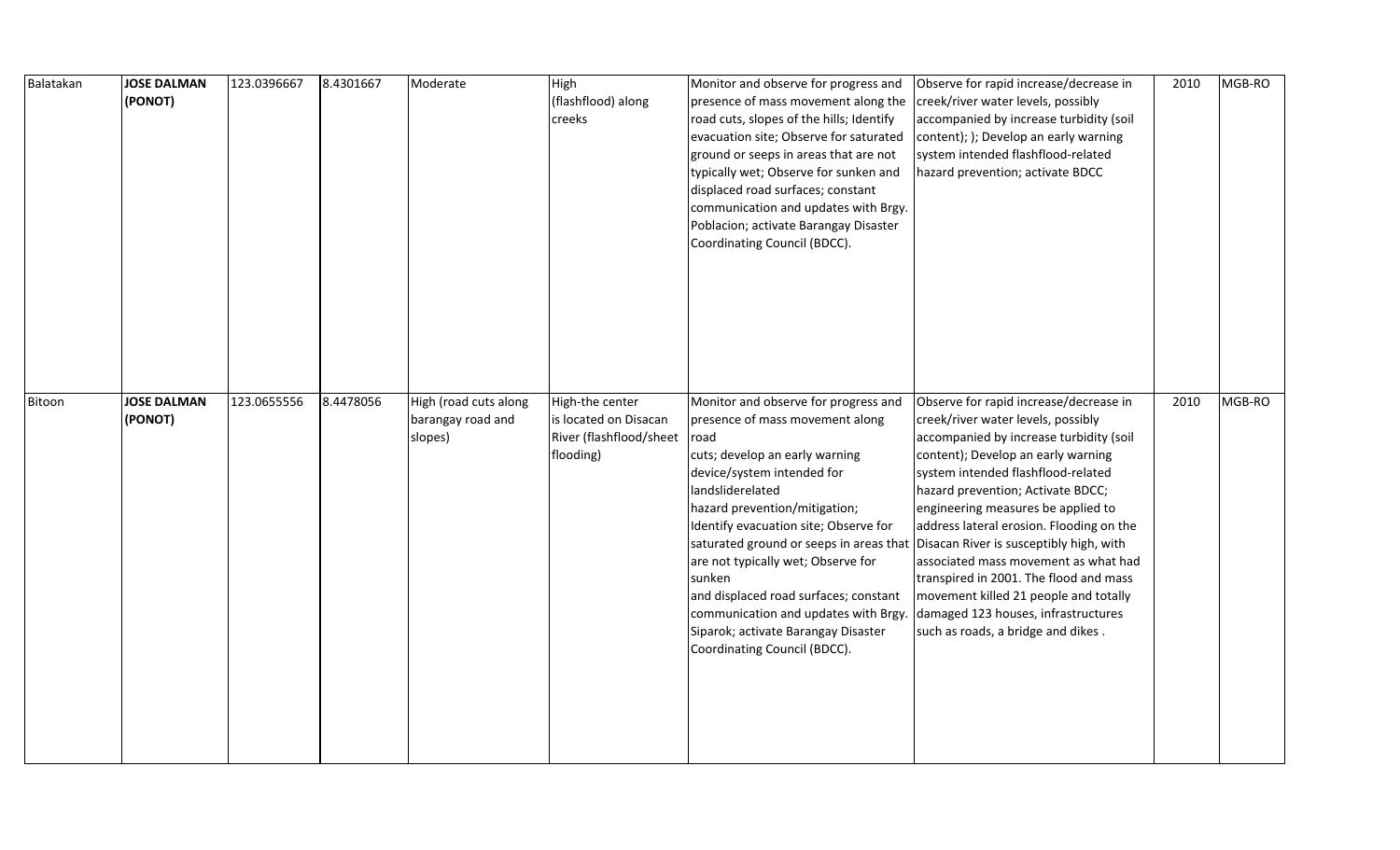| Ilihan | <b>JOSE DALMAN</b> | 123.0503056 | 8.3814444 | Low | None | Moderate - along hilly                   | 2010 | MGB-RO |
|--------|--------------------|-------------|-----------|-----|------|------------------------------------------|------|--------|
|        | (PONOT)            |             |           |     |      | slopes; Observe for presence of mass     |      |        |
|        |                    |             |           |     |      | movement                                 |      |        |
|        |                    |             |           |     |      | (e.g landslide, tension cracks); develop |      |        |
|        |                    |             |           |     |      | an early warning device/system           |      |        |
|        |                    |             |           |     |      | intended                                 |      |        |
|        |                    |             |           |     |      | for landslide-related hazard             |      |        |
|        |                    |             |           |     |      | prevention/mitigation; Identify          |      |        |
|        |                    |             |           |     |      | evacuation site; Observe for saturated   |      |        |
|        |                    |             |           |     |      | ground or seeps in areas that are not    |      |        |
|        |                    |             |           |     |      | typically wet; Observe for sunken and    |      |        |
|        |                    |             |           |     |      | displaced road surfaces; constant        |      |        |
|        |                    |             |           |     |      | communication and updates with Brgy.     |      |        |
|        |                    |             |           |     |      | Labakid; activate Barangay Disaster      |      |        |
|        |                    |             |           |     |      | Coordinating Council (BDCC).             |      |        |
|        |                    |             |           |     |      |                                          |      |        |
|        |                    |             |           |     |      |                                          |      |        |
|        |                    |             |           |     |      |                                          |      |        |
|        |                    |             |           |     |      |                                          |      |        |
|        |                    |             |           |     |      |                                          |      |        |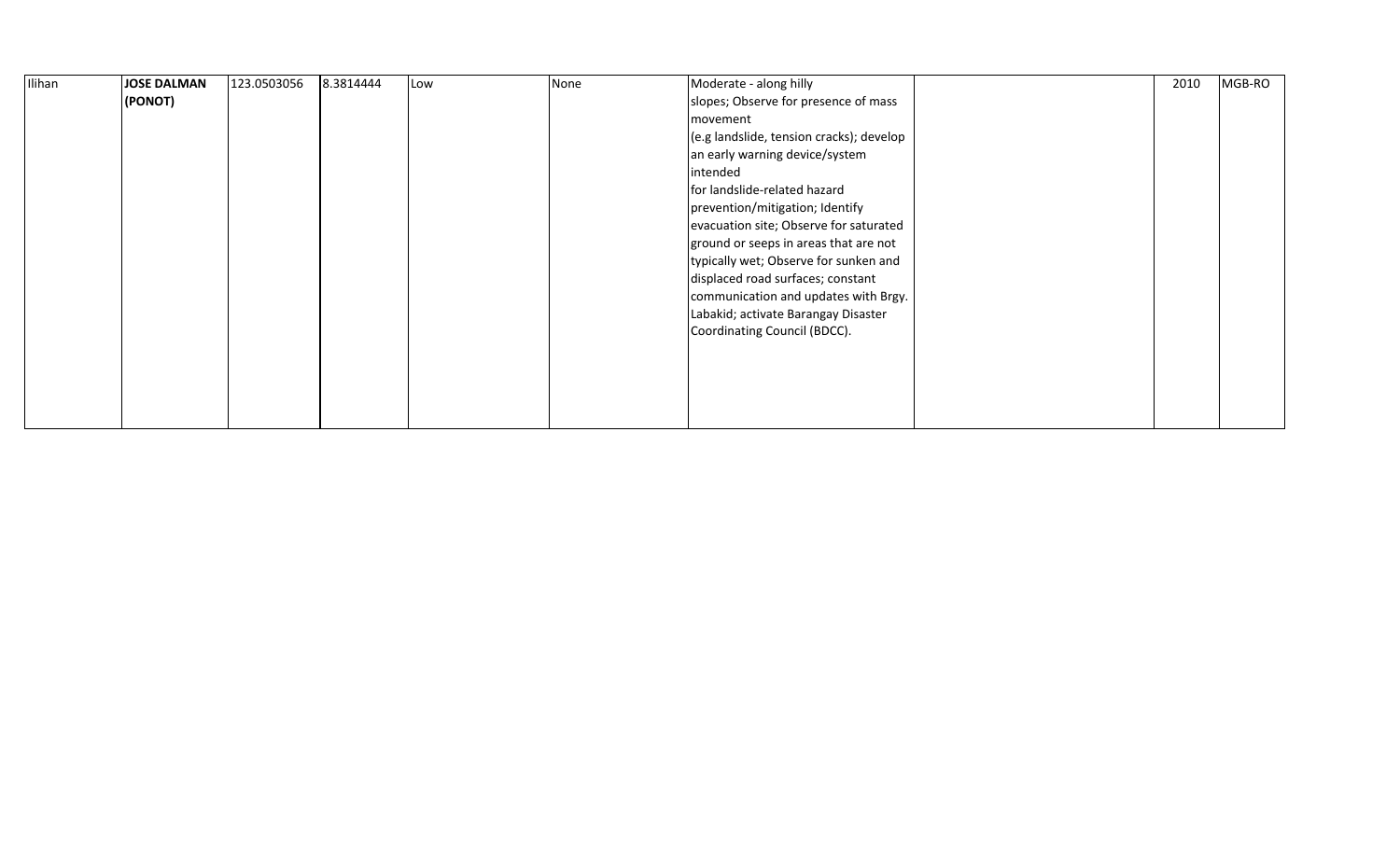| Labakid | <b>JOSE DALMAN</b> | 123.0241944 | 8.3900278 | Low | None | Moderate – road cuts and                 | Seasonally high (flashflood)            | 2010 | MGB-RO |
|---------|--------------------|-------------|-----------|-----|------|------------------------------------------|-----------------------------------------|------|--------|
|         | (PONOT)            |             |           |     |      | slopes on the area                       | Along the tributary of                  |      |        |
|         |                    |             |           |     |      | Observe for presence of mass             | Disacan River                           |      |        |
|         |                    |             |           |     |      | movement                                 | Observe for rapid increase/decrease in  |      |        |
|         |                    |             |           |     |      | (e.g landslide, tension cracks); develop | creek/river water levels, possibly      |      |        |
|         |                    |             |           |     |      | an early warning device/system           | accompanied by increase turbidity (soil |      |        |
|         |                    |             |           |     |      | intended                                 | content); Develop an early warning      |      |        |
|         |                    |             |           |     |      | for landslide-related hazard             | system intended flashflood-related      |      |        |
|         |                    |             |           |     |      | prevention/mitigation; Identify          | hazard prevention; Activate BDCC        |      |        |
|         |                    |             |           |     |      | evacuation site; Observe for saturated   |                                         |      |        |
|         |                    |             |           |     |      | ground or seeps in areas that are not    |                                         |      |        |
|         |                    |             |           |     |      | typically wet; Observe for sunken and    |                                         |      |        |
|         |                    |             |           |     |      | displaced road surfaces; constant        |                                         |      |        |
|         |                    |             |           |     |      | communication and updates with Brgy.     |                                         |      |        |
|         |                    |             |           |     |      | Litalip; activate Barangay Disaster      |                                         |      |        |
|         |                    |             |           |     |      | Coordinating Council (BDCC).             |                                         |      |        |
|         |                    |             |           |     |      |                                          |                                         |      |        |
|         |                    |             |           |     |      |                                          |                                         |      |        |
|         |                    |             |           |     |      |                                          |                                         |      |        |
|         |                    |             |           |     |      |                                          |                                         |      |        |
|         |                    |             |           |     |      |                                          |                                         |      |        |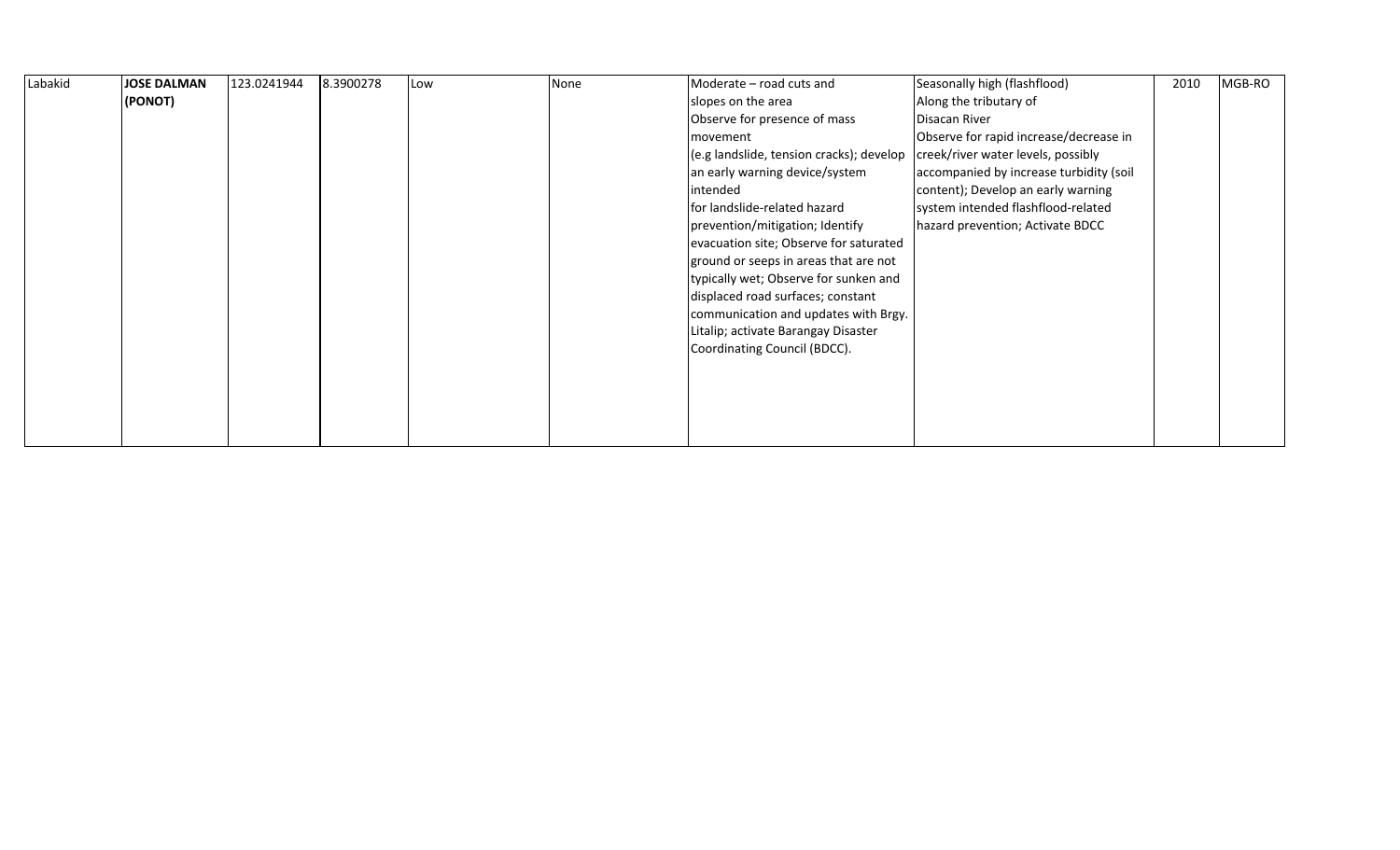| Lipay | <b>JOSE DALMAN</b> | 123.1088611 | 8.3434167 | Moderate | None | High (road cuts along                         | Seasonally high on areas                | 2010 | MGB-RO |
|-------|--------------------|-------------|-----------|----------|------|-----------------------------------------------|-----------------------------------------|------|--------|
|       | (PONOT)            |             |           |          |      | provincial road)                              | within the tributary of                 |      |        |
|       |                    |             |           |          |      | Monitor and observe for progress and          | Disacan River (flashflood)              |      |        |
|       |                    |             |           |          |      | presence of mass movement along               | Observe for rapid increase/decrease in  |      |        |
|       |                    |             |           |          |      | road                                          | tributary water levels, possibly        |      |        |
|       |                    |             |           |          |      | cuts; Observe for presence of mass            | accompanied by increase turbidity (soil |      |        |
|       |                    |             |           |          |      | movement (e.g landslide, tension              | content); Develop an early warning      |      |        |
|       |                    |             |           |          |      | cracks); develop an early warning             | system intended flashflood-related      |      |        |
|       |                    |             |           |          |      | device/system intended for                    | hazard prevention; Activate BDCC        |      |        |
|       |                    |             |           |          |      | landsliderelated                              |                                         |      |        |
|       |                    |             |           |          |      | hazard prevention/mitigation;                 |                                         |      |        |
|       |                    |             |           |          |      | Identify evacuation site; Observe for         |                                         |      |        |
|       |                    |             |           |          |      | saturated ground or seeps in areas that       |                                         |      |        |
|       |                    |             |           |          |      | are not typically wet; Observe for            |                                         |      |        |
|       |                    |             |           |          |      | sunken                                        |                                         |      |        |
|       |                    |             |           |          |      | and displaced road surfaces; identify         |                                         |      |        |
|       |                    |             |           |          |      | relocation site for residents of Sitio        |                                         |      |        |
|       |                    |             |           |          |      | Laktusan; constant communication and          |                                         |      |        |
|       |                    |             |           |          |      | updates with Brgy. Dinasan; activate          |                                         |      |        |
|       |                    |             |           |          |      | <b>Barangay Disaster Coordinating Council</b> |                                         |      |        |
|       |                    |             |           |          |      | (BDCC).                                       |                                         |      |        |
|       |                    |             |           |          |      |                                               |                                         |      |        |
|       |                    |             |           |          |      |                                               |                                         |      |        |
|       |                    |             |           |          |      |                                               |                                         |      |        |
|       |                    |             |           |          |      |                                               |                                         |      |        |
|       |                    |             |           |          |      |                                               |                                         |      |        |
|       |                    |             |           |          |      |                                               |                                         |      |        |
|       |                    |             |           |          |      |                                               |                                         |      |        |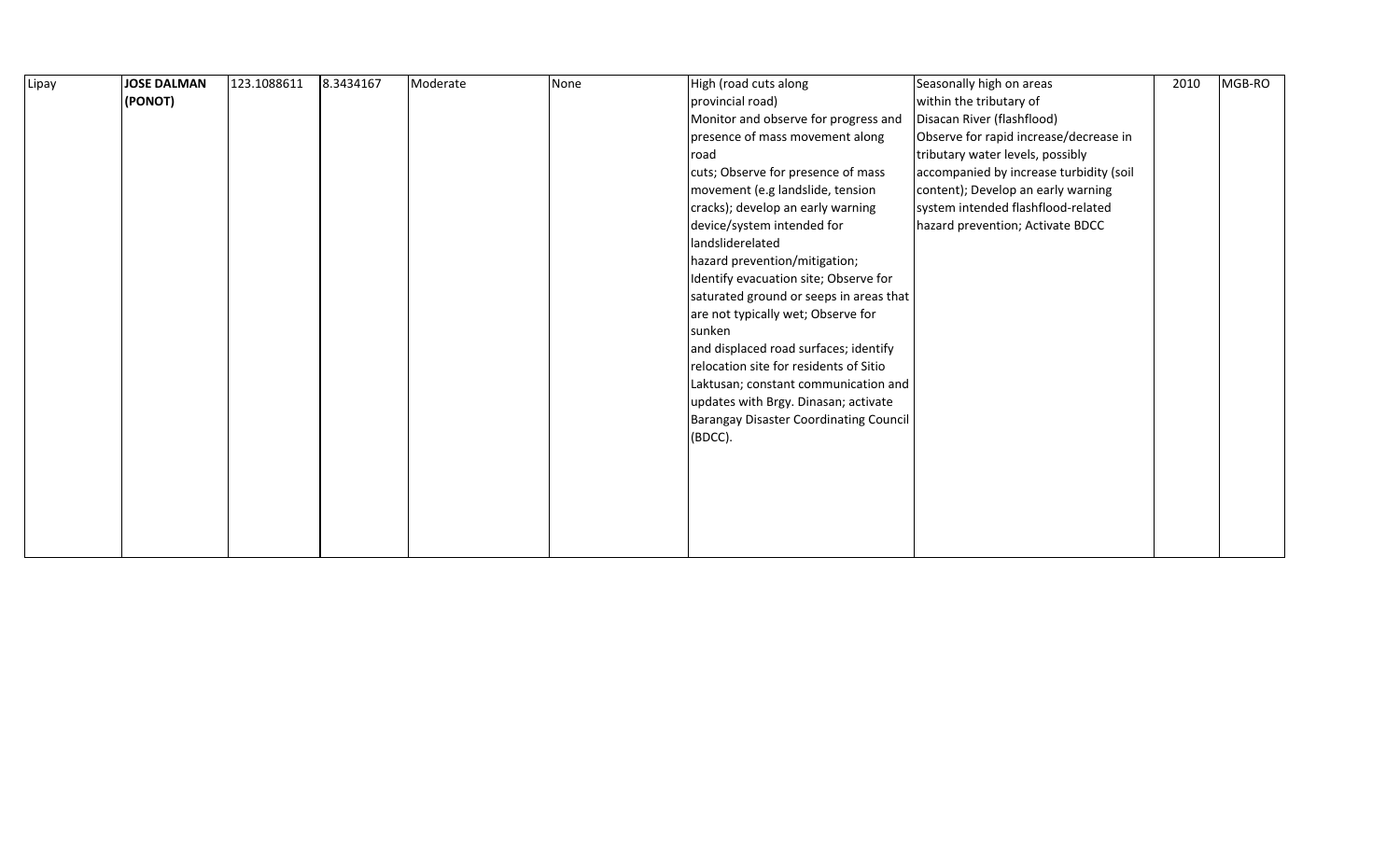| Litalip | <b>JOSE DALMAN</b><br>(PONOT) | 123.0008889 | 8.4021667 | Moderate | High (flashflood) | Observe for presence of mass<br>movement<br>(e.g landslide, tension cracks); develop<br>an early warning device/system<br>intended<br>for landslide-related hazard<br>prevention/mitigation; Identify<br>evacuation site; Observe for saturated<br>ground or seeps in areas that are not<br>typically wet; Observe for sunken and<br>displaced road surfaces; constant<br>communication and updates with Brgy.<br>Manawan; activate Barangay Disaster<br>Coordinating Council (BDCC). | Observe for rapid increase/decrease in<br>creek/river water levels, possibly<br>accompanied by increase turbidity (soil<br>content); Develop an early warning<br>system intended flashflood-related<br>hazard prevention; Activate BDCC                                                                                      | 2010 | MGB-RO |
|---------|-------------------------------|-------------|-----------|----------|-------------------|---------------------------------------------------------------------------------------------------------------------------------------------------------------------------------------------------------------------------------------------------------------------------------------------------------------------------------------------------------------------------------------------------------------------------------------------------------------------------------------|------------------------------------------------------------------------------------------------------------------------------------------------------------------------------------------------------------------------------------------------------------------------------------------------------------------------------|------|--------|
| Lopero  | <b>JOSE DALMAN</b><br>(PONOT) | 123.0456111 | 8.3630000 | Low      | None              | Moderate-along hilly<br>slopes<br>Monitor and observe for progress and<br>presence of mass movement; Observe<br>for<br>presence of mass movements (e.g<br>landslide, tension cracks); develop an<br>early warning device/system intended<br>for<br>landslide-related hazard<br>prevention/mitigation; Constant<br>communication and updates with Brgy.<br>Ilihan; activate Barangay Disaster<br>Coordinating Council (BDCC).                                                          | Seasonally high on areas<br>within the tributary of<br>Disacan River (flashflood)<br>Observe for rapid increase/decrease in<br>creek/river water levels, possibly<br>accompanied by increase turbidity (soil<br>content); Develop an early warning<br>system intended flashflood-related<br>hazard prevention; Activate BDCC | 2010 | MGB-RO |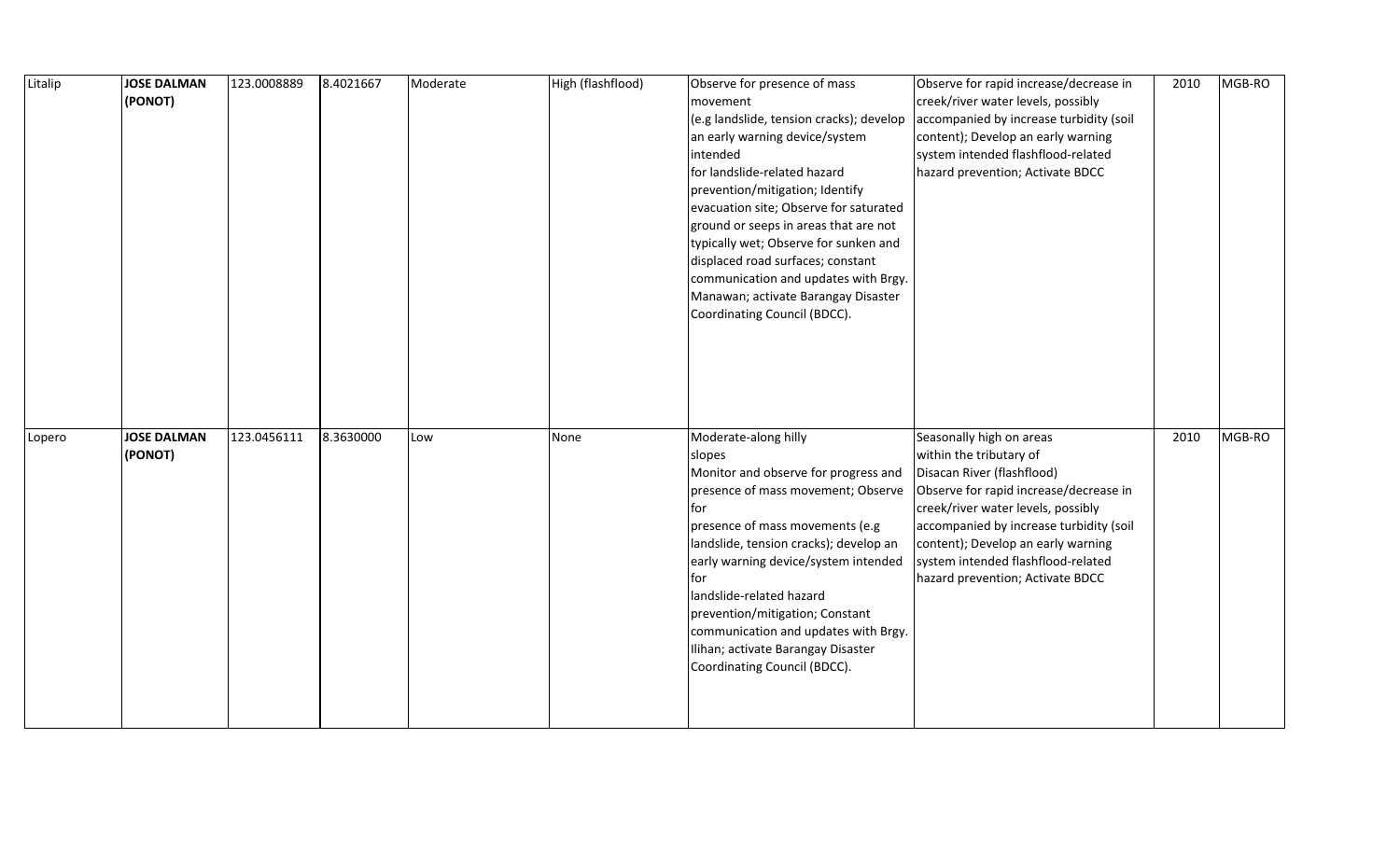| Lumanping | <b>JOSE DALMAN</b> | 123.0686111 | 8.4070556 | High            | None | Monitor and observe for progress and     | Seasonally high on areas                 | 2010 | MGB-RO |
|-----------|--------------------|-------------|-----------|-----------------|------|------------------------------------------|------------------------------------------|------|--------|
|           | (PONOT)            |             |           |                 |      | presence of mass movement; Observe       | within the Disacan River                 |      |        |
|           |                    |             |           |                 |      | for                                      | (flashflood)                             |      |        |
|           |                    |             |           |                 |      | presence of mass movements (e.g          | Observe for rapid increase/decrease in   |      |        |
|           |                    |             |           |                 |      | landslide, tension cracks); develop an   | river water levels, possibly accompanied |      |        |
|           |                    |             |           |                 |      | early warning device/system intended     | by increase turbidity (soil content);    |      |        |
|           |                    |             |           |                 |      | tor                                      | Develop an early warning system          |      |        |
|           |                    |             |           |                 |      | landslide-related hazard                 | intended flashflood-related hazard       |      |        |
|           |                    |             |           |                 |      | prevention/mitigation; Observe for       | prevention; Activate BDCC                |      |        |
|           |                    |             |           |                 |      | saturated ground or seeps in areas that  |                                          |      |        |
|           |                    |             |           |                 |      | are not typically wet; Observe for       |                                          |      |        |
|           |                    |             |           |                 |      | sunken                                   |                                          |      |        |
|           |                    |             |           |                 |      | and displaced road surfaces; Constant    |                                          |      |        |
|           |                    |             |           |                 |      | communication and updates with Brgy.     |                                          |      |        |
|           |                    |             |           |                 |      | Ilihan; activate Barangay Disaster       |                                          |      |        |
|           |                    |             |           |                 |      | Coordinating Council (BDCC).             |                                          |      |        |
|           |                    |             |           |                 |      |                                          |                                          |      |        |
|           |                    |             |           |                 |      |                                          |                                          |      |        |
|           |                    |             |           |                 |      |                                          |                                          |      |        |
|           |                    |             |           |                 |      |                                          |                                          |      |        |
|           |                    |             |           |                 |      |                                          |                                          |      |        |
| Marupay   | <b>JOSE DALMAN</b> | 123.0662778 | 8.3724444 | Low to Moderate | None | Observe for presence of mass             | Seasonally high on areas                 | 2010 | MGB-RO |
|           | (PONOT)            |             |           |                 |      | movement                                 | within the tributary of                  |      |        |
|           |                    |             |           |                 |      | (e.g landslide, tension cracks); develop | Disacan River (flashflood)               |      |        |
|           |                    |             |           |                 |      | an early warning device/system           | Observe for rapid increase/decrease in   |      |        |
|           |                    |             |           |                 |      | intended                                 | creek/river water levels, possibly       |      |        |
|           |                    |             |           |                 |      | for landslide-related hazard             | accompanied by increase turbidity (soil  |      |        |
|           |                    |             |           |                 |      | prevention/mitigation; Identify          | content); Develop an early warning       |      |        |
|           |                    |             |           |                 |      | evacuation site; Observe for saturated   | system intended flashflood-related       |      |        |
|           |                    |             |           |                 |      | ground or seeps in areas that are not    | hazard prevention; Activate BDCC         |      |        |
|           |                    |             |           |                 |      | typically wet; Observe for sunken and    |                                          |      |        |
|           |                    |             |           |                 |      | displaced road surfaces; constant        |                                          |      |        |
|           |                    |             |           |                 |      | communication and updates with Brgy.     |                                          |      |        |
|           |                    |             |           |                 |      | Ilihan; activate Barangay Disaster       |                                          |      |        |
|           |                    |             |           |                 |      | Coordinating Council (BDCC).             |                                          |      |        |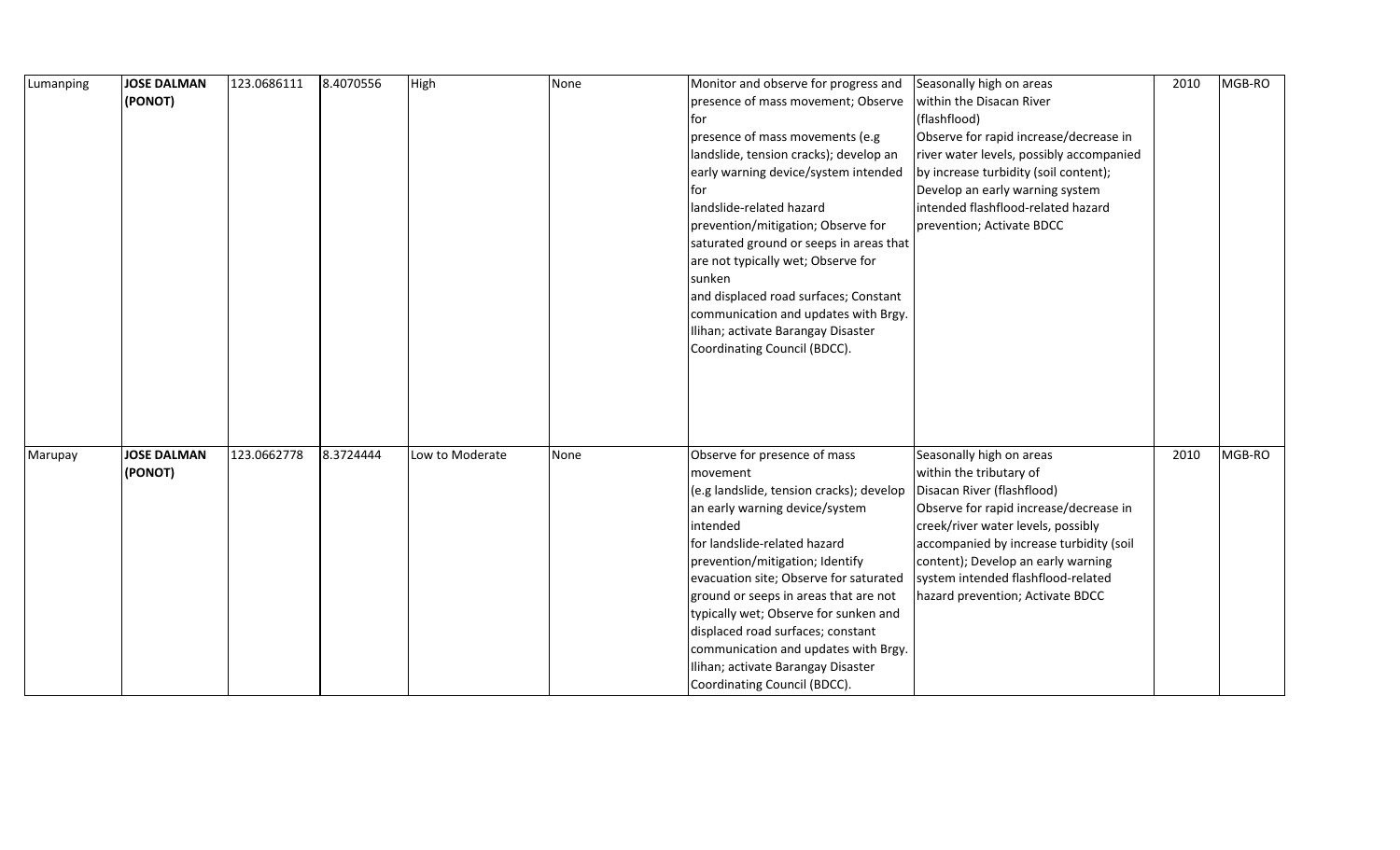| Sigamok | JOSE DALMAN | 123.0438889 | 8.4045556 | Moderate | None | High-steep sloping areas                 | 2010 | MGB-RO |
|---------|-------------|-------------|-----------|----------|------|------------------------------------------|------|--------|
|         | (PONOT)     |             |           |          |      | Observe for presence of mass             |      |        |
|         |             |             |           |          |      | movement                                 |      |        |
|         |             |             |           |          |      | (e.g landslide, tension cracks); Monitor |      |        |
|         |             |             |           |          |      | and observe for progress and presence    |      |        |
|         |             |             |           |          |      | l of                                     |      |        |
|         |             |             |           |          |      | mass movement; develop an early          |      |        |
|         |             |             |           |          |      | warning device/system intended for       |      |        |
|         |             |             |           |          |      | landslide-related hazard                 |      |        |
|         |             |             |           |          |      | prevention/mitigation; Identify          |      |        |
|         |             |             |           |          |      | evacuation site; Observe for saturated   |      |        |
|         |             |             |           |          |      | ground or seeps in areas that are not    |      |        |
|         |             |             |           |          |      | typically wet; Observe for sunken and    |      |        |
|         |             |             |           |          |      | displaced road surfaces; constant        |      |        |
|         |             |             |           |          |      | communication and updates with Brgy.     |      |        |
|         |             |             |           |          |      | Poblacion; activate Barangay Disaster    |      |        |
|         |             |             |           |          |      | Coordinating Council (BDCC).             |      |        |
|         |             |             |           |          |      |                                          |      |        |
|         |             |             |           |          |      |                                          |      |        |
|         |             |             |           |          |      |                                          |      |        |
|         |             |             |           |          |      |                                          |      |        |
|         |             |             |           |          |      |                                          |      |        |
|         |             |             |           |          |      |                                          |      |        |
|         |             |             |           |          |      |                                          |      |        |